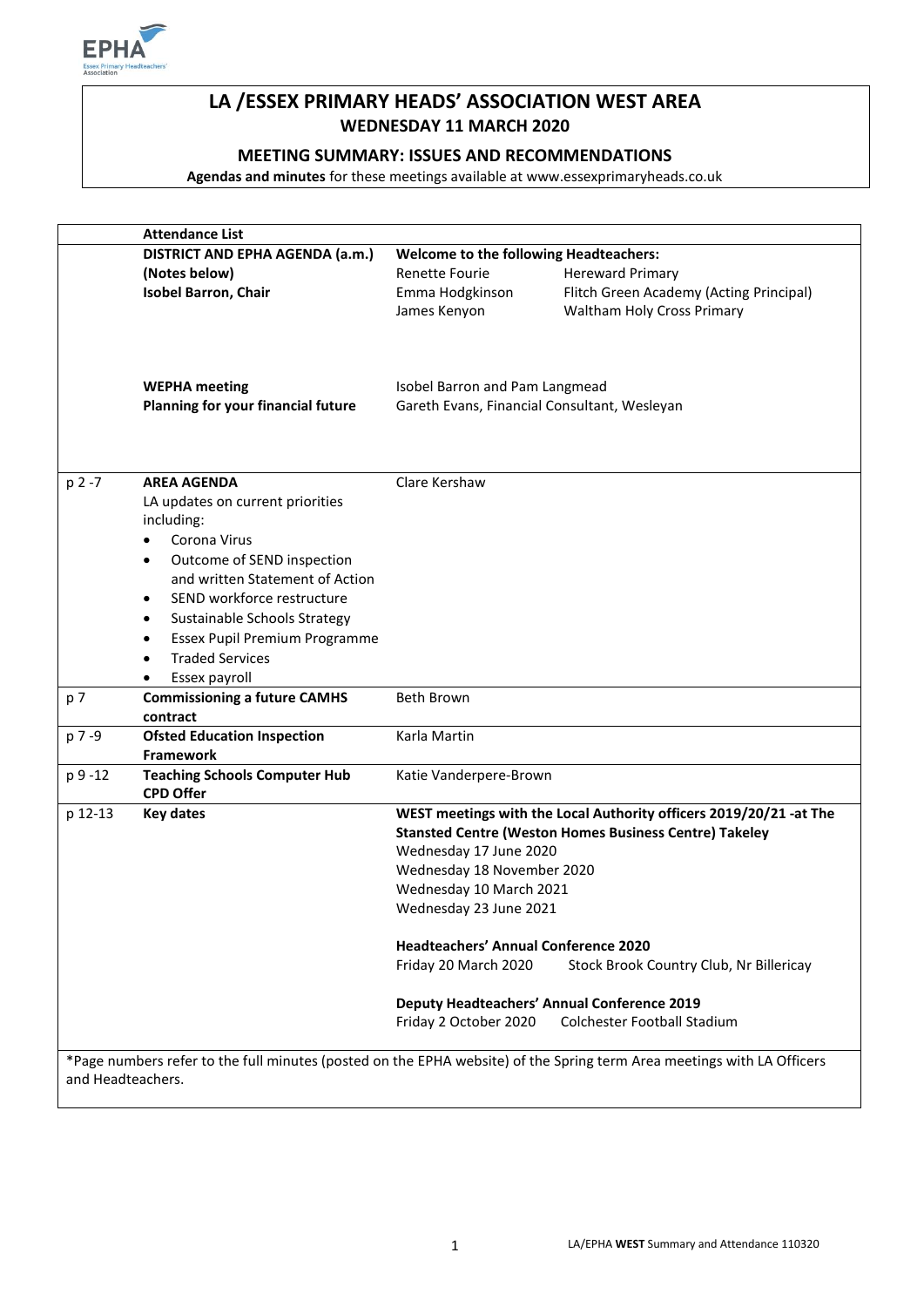

# **LA /ESSEX PRIMARY HEADS' ASSOCIATION WEST AREA DISTRICT AND AREA MEETING WEDNESDAY 11 MARCH 2020 ATTENDANCE**

#### **Present**

John Clements Bryony Collins Renette Fourie Elizabeth Gelston

# **LA Officers**

Beth Brown ECC Karen Musgrove ECC Early Years

George Athanasiou Great Sampford Primary/ West Vice-Chair Gina Bailey William Martin Schools Tracey O'Donnell Epping Primary Isobel Barron Roseacres Primary/ West Chair Nikki Batt Moreton CE Primary Linda Reid Elsenham CE Primary Claire Berry **Birchanger CE Primary** David Rogers Bentfield Primary CEO LPT Felsted Primary Casey Cox St James CE Primary Linda Todd Radwinter CE Primary Mary Evans Henry Moore Primary Nikki Willis Dr Walkers CE Primary Hereward Primary Hatfield Heath Primary Clare Griffiths Dunmow St Mary's Primary Kim Hall Henham & Ugley Primary **In Attendance** Michelle Hughes Thaxted Primary Sarah Cowley Henry Moore Primary Chris Jarmain St Mary's CE Primary Sam Lambert Milwards Primary Ian Kendal **Our Lady of Fatima Trust** Christine Lee Henry Moore Primary

Clare Kershaw Director of Education **Apologies** Nicola Woolf Assistant Director West Ann Grisley Limes Farm Infants Karla Martin **Head of Education West** Rebecca Pine **Newport Primary** Jacky Castle SEP SEP Julie Lorkins St Andrew's North Weald Chris O'Nions SEND Quadrant Manager Derai Lewis-Jones Attendance Specialist Daisy Alexander Attendance Specialist

Lucy Mawson Bernadette Miele Simon Rance Colin Raraty

Hannah Wheatcroft

Gareth Evans Wesleyan

Ros Allsop Clavering Primary Sue McGuiggan Holy Cross Catholic Primary Stebbing Primary Tany's Dell Primary

Dale Bateman Coopersale & Theydon Christine Peden Pear Tree Mead Primary Ashdon Primary Rodings Primary Linda Chesworth Milwards Primary Michael Ross St John Fisher Catholic Primary Sonia Strickland Little Hallingbury CE Primary/ St Mary's Hatfield Broad Oak Vicky Early **Harlowbury Primary** Kevin Watts Great Dunmow Primary Farnham & Rickling Primaries

Emma Hodgkinson Flitch Green Primary Pam Langmead EPHA Professional Officer Alison Kerrell Great Bardfield Primary Victoria Marrow The Learning Partnership Trust

Note: If your attendance or apologies have not been noted please contact the EPHA Professional Officer at [pam@langmead.me.uk](mailto:pam@langmead.me.uk) for amendment.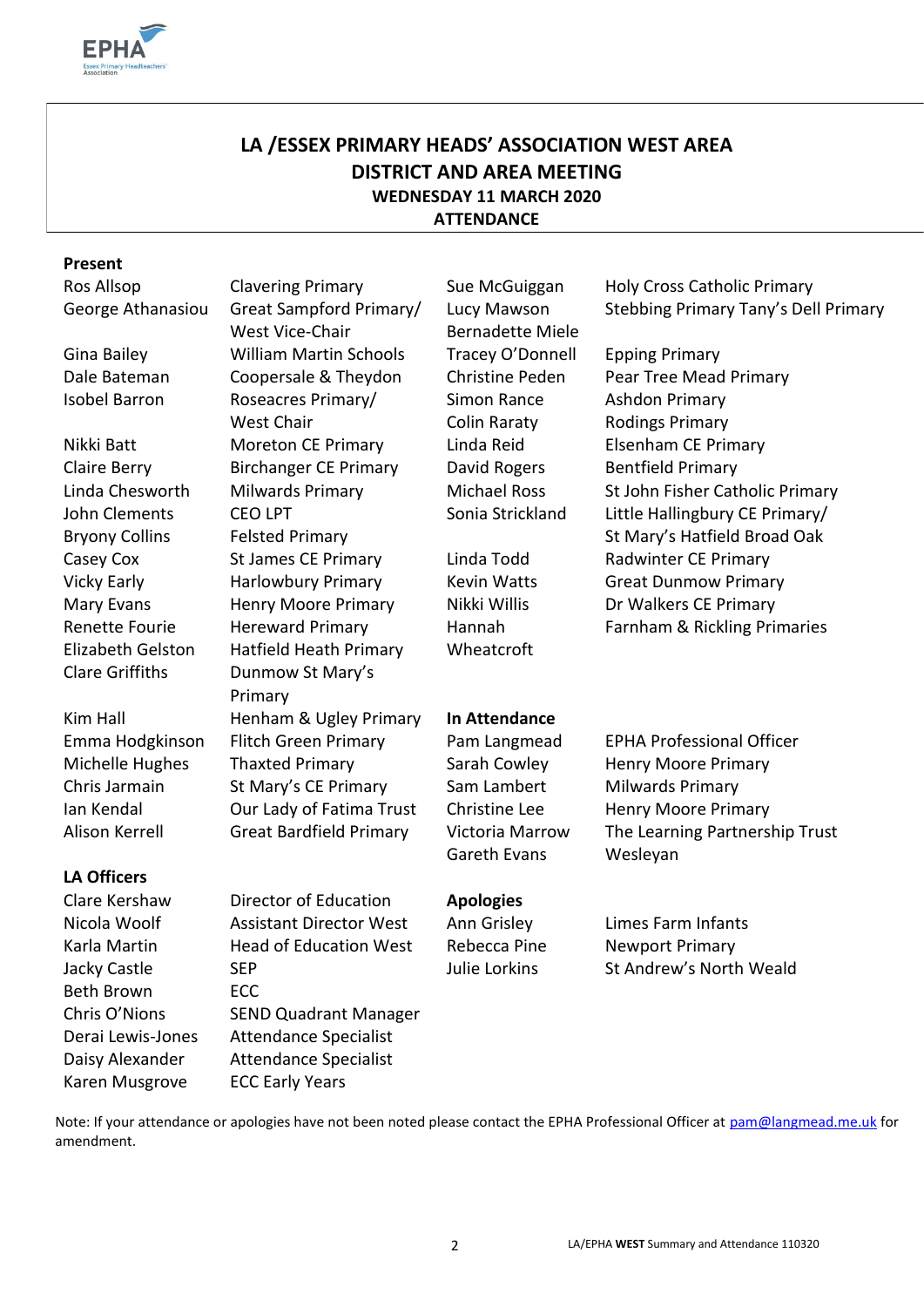

### **WEST EPHA AREA MEETING MINUTES 11 March 2020**

### **1. WELCOME**

Isobel Barron, the West Area Chair, welcomed headteachers to the meeting.

### **Welcome to the following new Headteachers:**

| Renette Fourie  | <b>Hereward Primary</b>                 |
|-----------------|-----------------------------------------|
| Emma Hodgkinson | Flitch Green Academy (Acting Principal) |
| James Kenyon    | <b>Waltham Holy Cross Primary</b>       |

#### **2. WEST EPHA MEETING**

**a) The Spring term EPHA newsletter** was circulated to headteachers at the meeting - this can also be found on the Newsletter page of the EPHA website [www.essexprimaryheads.co.uk.](http://www.essexprimaryheads.co.uk/)

#### **b) Equality Act training**

Following the success of the training on pupil exclusions, led by barrister Tanya Callman, EPHA has organised training on the Equality Act. There is one remaining date available on Monday 16<sup>th</sup> March. The cost will be £60 per attendee, and EPHA is subsidising this training. To book a place please contact the EPHA Professional Officer at pam@langmead.me.uk

### **c) Essex Schools Broadband**

A reminder that Schools Broadband Service will cease on 31st March 2019. This is when the existing contract with DUCL will end and new suppliers will need to take over your broadband service. Nick Hutchings reminded headteachers that there is an annual requirement for schools to undertake a penetration test, which was previously funded under the DUCL contract.

# **d) POWER**

The POWER project is a targeted early intervention project working across Southend, Essex and Thurrock (SET). POWER practitioners offer direct support to children and young people aged 8-13 and their parent/carers to help them develop ways of coping with challenging situations at home, school and in their local communities. POWER also seeks to support schools to develop effective methods to enable children and young people to be successful in school. Typically, the children and young people POWER seeks to help will be struggling to engage at school, may be truanting internally and will have had contact with or be known to the police, perhaps as a victim or a witness. However, they will not yet have been criminalised (i.e. they will not have been charged for an offence). Children and young people who are already being supported by Social Care, EWMHS or the Youth Offending Service are not eligible for support from the POWER project.

#### Contact

[Jethro.bogdanov@essex.gov.uk](mailto:Jethro.bogdanov@essex.gov.uk) [Frederick.vanheerden@essex.gov.uk](mailto:Frederick.vanheerden@essex.gov.uk) 03330 138926

## **3. PLANNING FOR YOUR FINANCIAL FUTURE**

Gareth Evans, Financial Consultant, Wesleyan

Gareth Evans reminded everyone of the importance of having financial planning conversations in advance of retirement. He explained that Wesleyan specialise in giving advice to specific groups, including teachers. They can offer help by supporting staff health & wellbeing/CPD events (where financial education is now considered a key aspect), to advising teachers' on their retirement options. He noted the link to the focus on wellbeing in the new Ofsted framework.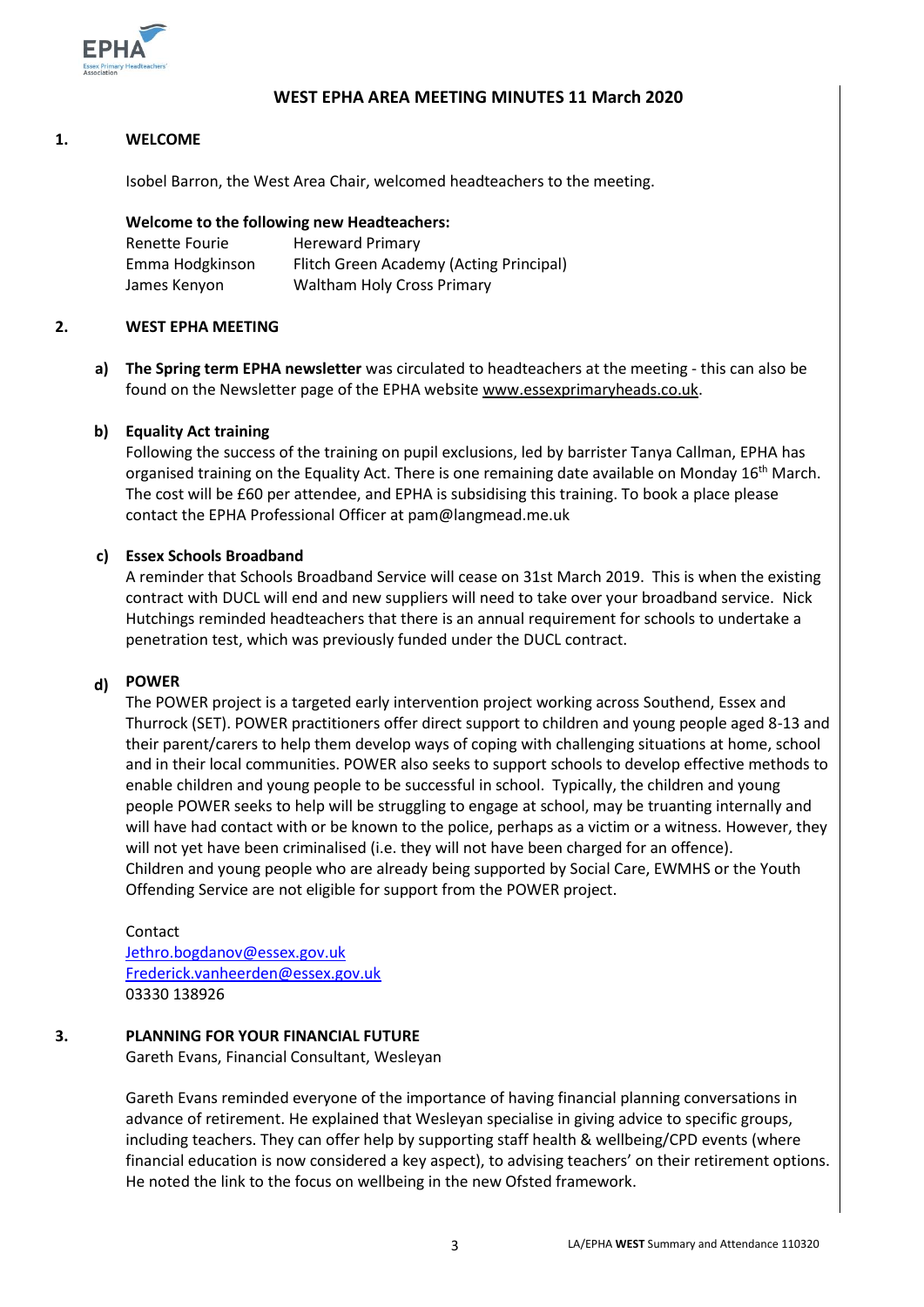

Gareth noted the recruitment and retention figures for teachers:

- ► Recruitment of initial teacher trainees has been below target for each year from 2012\*
- ► For the first time since 2011, more teachers left the profession (to November 2017) than joined

22% of Newly Qualified Teachers to the sector in 2015 were not recorded as working in the State Sector 2 years later

33% 5 year Out Of Service rate for 2012 entrants 40% 10 year rate for 2008 entrants

THE TRUE COST OF SCHOOL STAFF

- ► Staff pay is the single most expensive item in the school budget. It typically represents over 70% of expenditure.
- ► Add into the mix employers' contributions to occupational pensions, and this makes staff your school's biggest and most valuable resource.

THE REAL VALUE OF FINANCIAL ADVICE

► How financial advice & services can help schools support this resource

We've looked at some interesting (and scary) facts and statistics … what can we take away from these?

- ? There aren't enough teachers joining the profession?
- ? Too many new teachers are leaving the profession?
- ? We're losing experienced teachers many are staying in the sector but not teaching.

Unfortunately there isn't a magic wand, but there are ways that financial advice and information can help…

1> Demonstrating the full benefits of entitlement to the Teachers' Pension Scheme promotes this key employee benefit – how much would it cost to replace this benefit (i.e. 16.48% employer contribution, Death in Service, possible ill-health, guaranteed pension income etc). A key consideration when considering moving profession? This is particularly important for young/newly qualified teachers who may not fully appreciate the benefits.

2> If a teacher is considering moving to a part time role – they will have questions about the implications to their pension benefits.

By highlighting that there may be options for flexible/part time retirement – teachers may be encouraged to consider this option

UK life expectancy

The number of people aged 65+ in the UK is expected to rise by over 40% in the next 17 years to over 18 Million

Nearly 1 in 5 people currently in the UK will live to see their 100<sup>th</sup> birthday By 2040, almost 1 in 4 people will be aged 65 or over

A baby girl born in 2011 has a 1 in 3 chance of living to 100, and a baby boy 1 in 4 *Source: Later life in the UK. Fact Sheet. AGE UK. April 2018*

The first step is to map out what retirement means to you personally – and you'll see at the centre of this process is you.

There are some simple questions you can ask to help define your objectives for retirement. Answering these questions may not be as simple, however they are important in defining what your financial plan will need to look like.

Who do you want to spend time with in retirement? - Immediate and extended family? Friends, old or new? Who do you need to involve in your decision making? (e.g. if you want to spend more time or move closer to family, have you discussed this with them? What would happen if their circumstances changed, e.g. if they had to move? It's best to cover these points now, rather than when they might occur.)